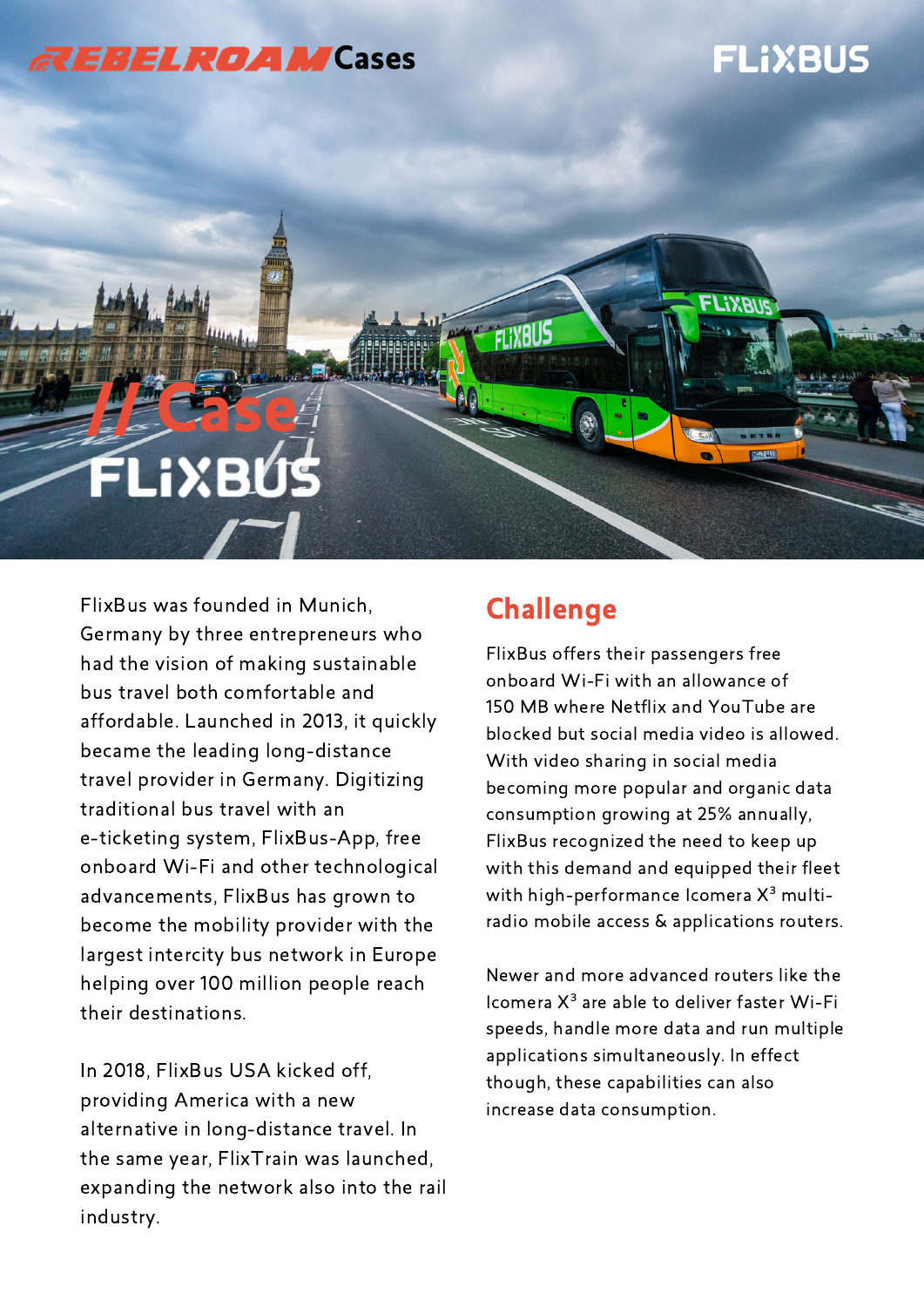

#### **FLIXBUS**

Icomera  $X^3$  routers come with a built-in filtering solution blocking the use of most commonly known streaming services (i.e. YouTube, Netflix). While this contributes to bandwidth reduction, there can still be data traffic consumption happening in the background that can be prevented and video content that can be optimized for lower bandwidth. The Icomera  $X^{3}$ 's powerful capabilities enable faster speeds but sometimes passengers' data allowance runs out faster as a result.

The challenge is to provide good quality Wi-Fi where passengers can maximize the data allowance and access the content that they want while at the same time reducing FlixBus' total data costs.

#### Solution

Since RebelRocket Wi-Fi optimization was previously already deployed on buses with Icomera M-Series routers, FlixBus is familiar with RebelRocket's capability to improve Wi-Fi quality and reduce data consumption.

When RebelRocket was trialed on the Icomera X³ routers, FlixBus

immediately wanted to see the effect it would have on the more powerful hardware. With RebelRocket's cloudbased implementation, it was easy to set up and run the trial.

The tests were done over a nine-week period on four bus lines. RebelRocket solution was deployed to work on top of Icomera's filtering. Thanks to the virtualization capabilities of the powerful Icomera X-Series platform, RebelRocket DNSRelay is installed directly on the onboard routers, drastically improving the DNS and network policy caching performance as well as reducing mobile broadband bandwidth requirements.

Especially created and built for onboard Wi-Fi, RebelRocket network policy settings are granular, filtering out more categories like automatic app updates, telemetry, photo and file syncing, with no negative effect on user experience. Additionally, RebelRocket optimizes bandwidth heavy content such as videos on social media by locking down the resolution to standard definition and controlling the read ahead.

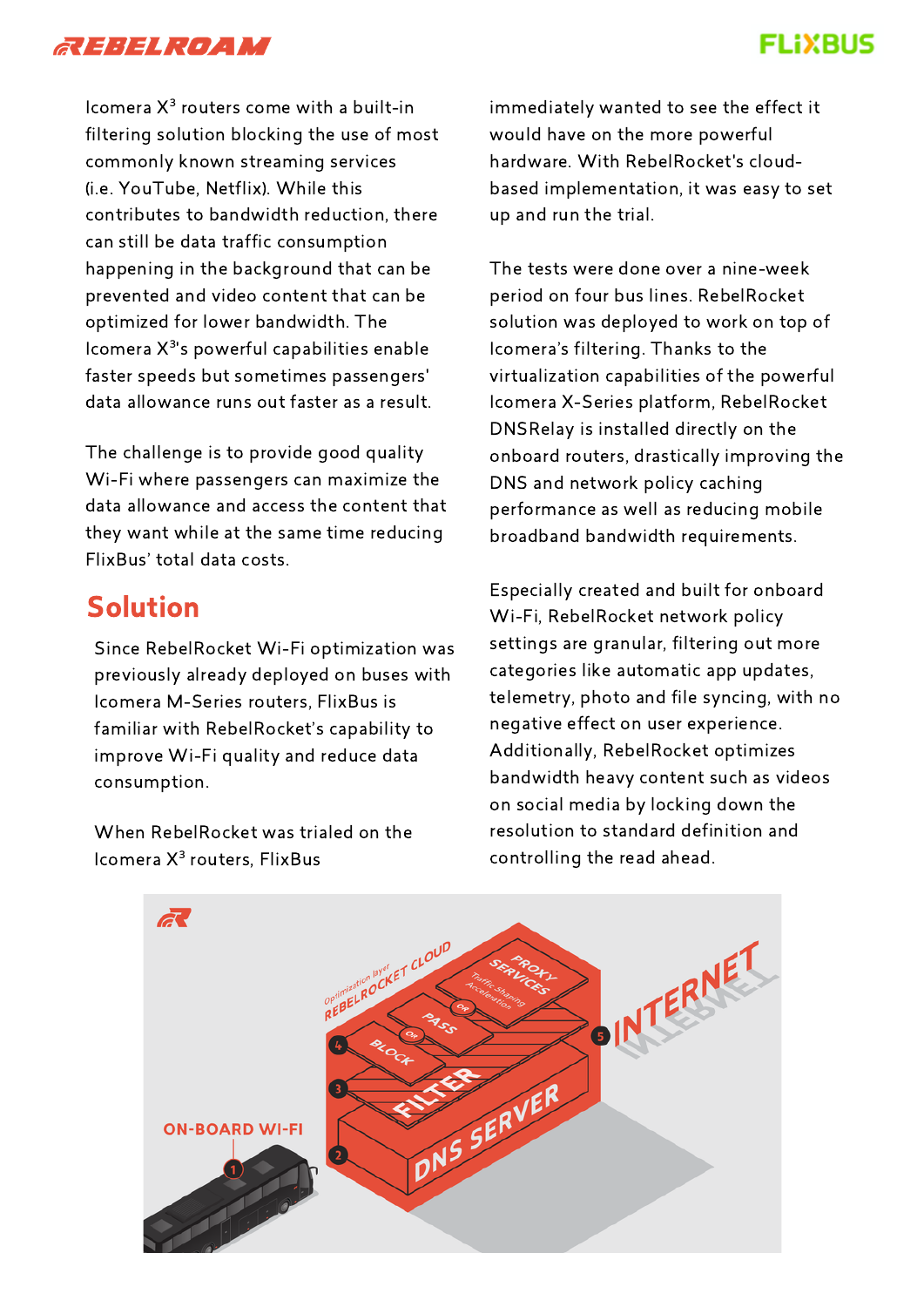

#### **FLIXBUS**

#### Results

To perform the testing, four FlixBus bus partners with previously similar data consumption patterns and routes were chosen. In total, over 141 000 passengers used the onboard Wi-Fi and consumed a total of 11.5 TB of mobile data over a period of 9 weeks.

The key metrics used to measure the results were average data consumption per minute per passenger and average data consumption per passenger as these tend to be more stable compared to total data consumption because there can be large differences in number of passengers onboard the bus at any given time. Also measured were the amount of time passengers spent online and how it affects their satisfaction with the Wi-Fi service.

Results showed an average of 43% data reduction per minute per passenger (Graph 1) with average passenger consuming 40% less data (Graph 2).

The passengers on the RebelRocketenabled buses consumed less data and at the same time spent more time online, as the average session time went up by over 30%, enabling passengers to do more with their free data allowance of 150 MB. Passenger satisfaction stayed at the same level with all of the bus partners.

As network traffic increases with the use of high-performance routers, RebelRocket is able to filter more unnecessary background data and optimize more network traffic, significantly reducing data consumption and cost while improving passengers' onboard Wi-Fi experiences.

To deliver a consistent customer Wi-Fi experience across the entire FlixMobility fleet, planning is underway to roll out RebelRocket across both FlixTrain and FlixBus fleets globally.